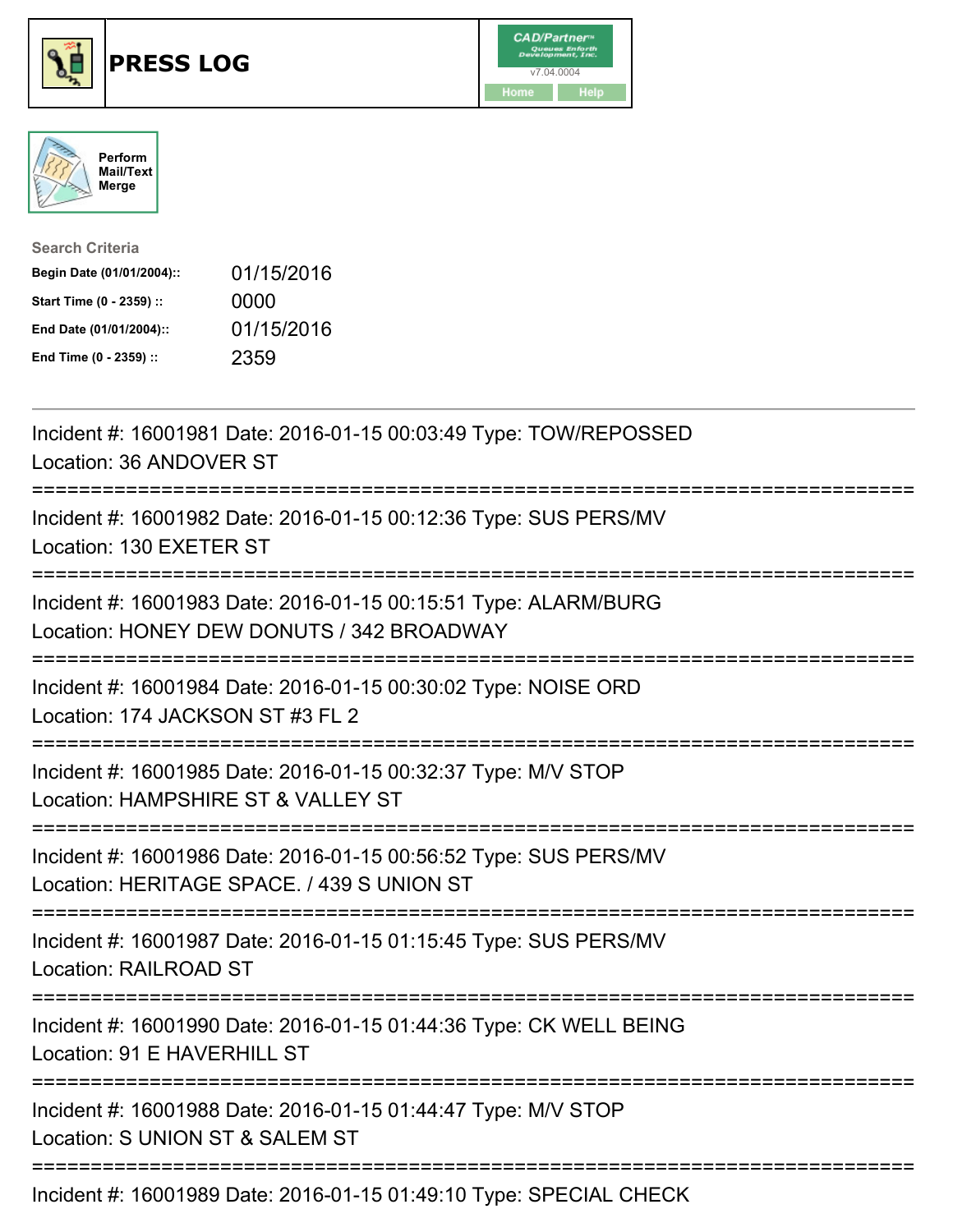| Location: MOBILE ELECTRONICS ZONE / 431 S UNION ST<br>===============================                                               |
|-------------------------------------------------------------------------------------------------------------------------------------|
| Incident #: 16001991 Date: 2016-01-15 01:54:52 Type: ALARM/BURG<br>Location: DUNKIN DONUTS / 225 ESSEX ST                           |
| Incident #: 16001992 Date: 2016-01-15 01:58:52 Type: SPECIAL CHECK<br>Location: 235 WINTHROP AV<br>================================ |
| Incident #: 16001993 Date: 2016-01-15 02:01:42 Type: ROBBERY PROG<br>Location: ANDOVER ST & FURBER ST<br>:======================    |
| Incident #: 16001994 Date: 2016-01-15 02:13:50 Type: M/V STOP<br>Location: ERVING AV & HAMPSHIRE ST                                 |
| Incident #: 16001995 Date: 2016-01-15 02:14:18 Type: SPECIAL CHECK<br>Location: 76 RAILROAD ST                                      |
| Incident #: 16001996 Date: 2016-01-15 02:23:38 Type: M/V STOP<br>Location: 29 BASSWOOD ST                                           |
| Incident #: 16001997 Date: 2016-01-15 02:26:45 Type: M/V STOP<br>Location: COMMON ST & LAWRENCE ST                                  |
| Incident #: 16001998 Date: 2016-01-15 02:42:22 Type: MEDIC SUPPORT<br>Location: 28 SUMMER ST FL 3                                   |
| Incident #: 16001999 Date: 2016-01-15 03:20:48 Type: MEDIC SUPPORT<br>Location: 200 PARKER ST #17                                   |
| Incident #: 16002000 Date: 2016-01-15 04:39:51 Type: NOISE ORD<br>Location: 277 MERRIMACK ST FL 3                                   |
| Incident #: 16002001 Date: 2016-01-15 04:48:28 Type: SUS PERS/MV<br>Location: 600 HAVERHILL ST                                      |
| Incident #: 16002002 Date: 2016-01-15 06:09:35 Type: ALARMS<br><b>Location: 360 MERRIMACK ST</b>                                    |
| Incident #: 16002003 Date: 2016-01-15 06:37:31 Type: SPECIAL CHECK<br><b>Location: PLATT CT</b>                                     |
| Incident #: 16002004 Date: 2016-01-15 06:38:02 Type: SPECIAL CHECK                                                                  |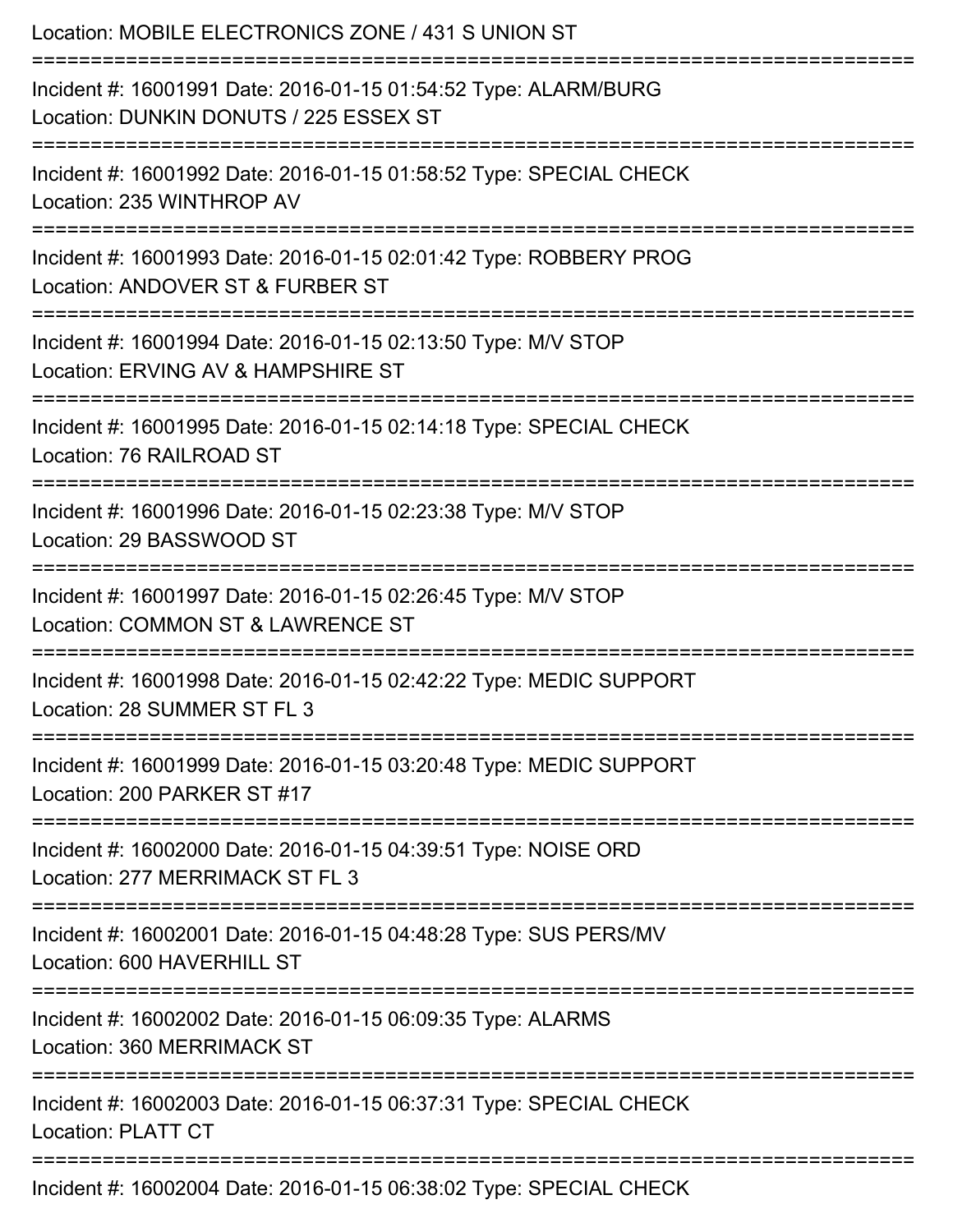| Incident #: 16002005 Date: 2016-01-15 06:42:59 Type: ALARMS<br>Location: 615 S UNION ST                                |
|------------------------------------------------------------------------------------------------------------------------|
| Incident #: 16002006 Date: 2016-01-15 06:47:14 Type: AUTO ACC/UNK PI<br>Location: 422 S BROADWAY                       |
| Incident #: 16002007 Date: 2016-01-15 07:07:04 Type: ASSSIT AMBULANC<br>Location: ST PATRICK'S PARISH / 118 S BROADWAY |
| Incident #: 16002008 Date: 2016-01-15 07:20:54 Type: FIGHT<br>Location: 202 BROADWAY                                   |
| Incident #: 16002009 Date: 2016-01-15 07:26:40 Type: LARCENY/PAST<br>Location: 5 VERMONT ST                            |
| Incident #: 16002011 Date: 2016-01-15 07:34:08 Type: M/V STOP<br>Location: BROADWAY & LOWELL ST                        |
| Incident #: 16002010 Date: 2016-01-15 07:36:28 Type: TOW OF M/V<br>Location: 101 AMESBURY ST                           |
| Incident #: 16002012 Date: 2016-01-15 07:49:08 Type: ALARMS<br>Location: 30 EUTAW ST                                   |
| Incident #: 16002013 Date: 2016-01-15 08:23:02 Type: M/V STOP<br>Location: BRADFORD ST & FRANKLIN ST                   |
| Incident #: 16002014 Date: 2016-01-15 08:28:59 Type: AUTO ACC/UNK PI<br><b>Location: MERRIMACK ST</b>                  |
| Incident #: 16002015 Date: 2016-01-15 08:31:21 Type: UNWANTEDGUEST<br>Location: 65 MANCHESTER ST                       |
| Incident #: 16002016 Date: 2016-01-15 08:40:14 Type: LARCENY/MV/PAST<br>Location: 195 OSGOOD ST                        |
| Incident #: 16002017 Date: 2016-01-15 08:54:47 Type: HIT & RUN M/V<br>Location: 1 BEACON AV                            |
| Incident #: 16002018 Date: 2016-01-15 09:26:31 Type: M/V STOP                                                          |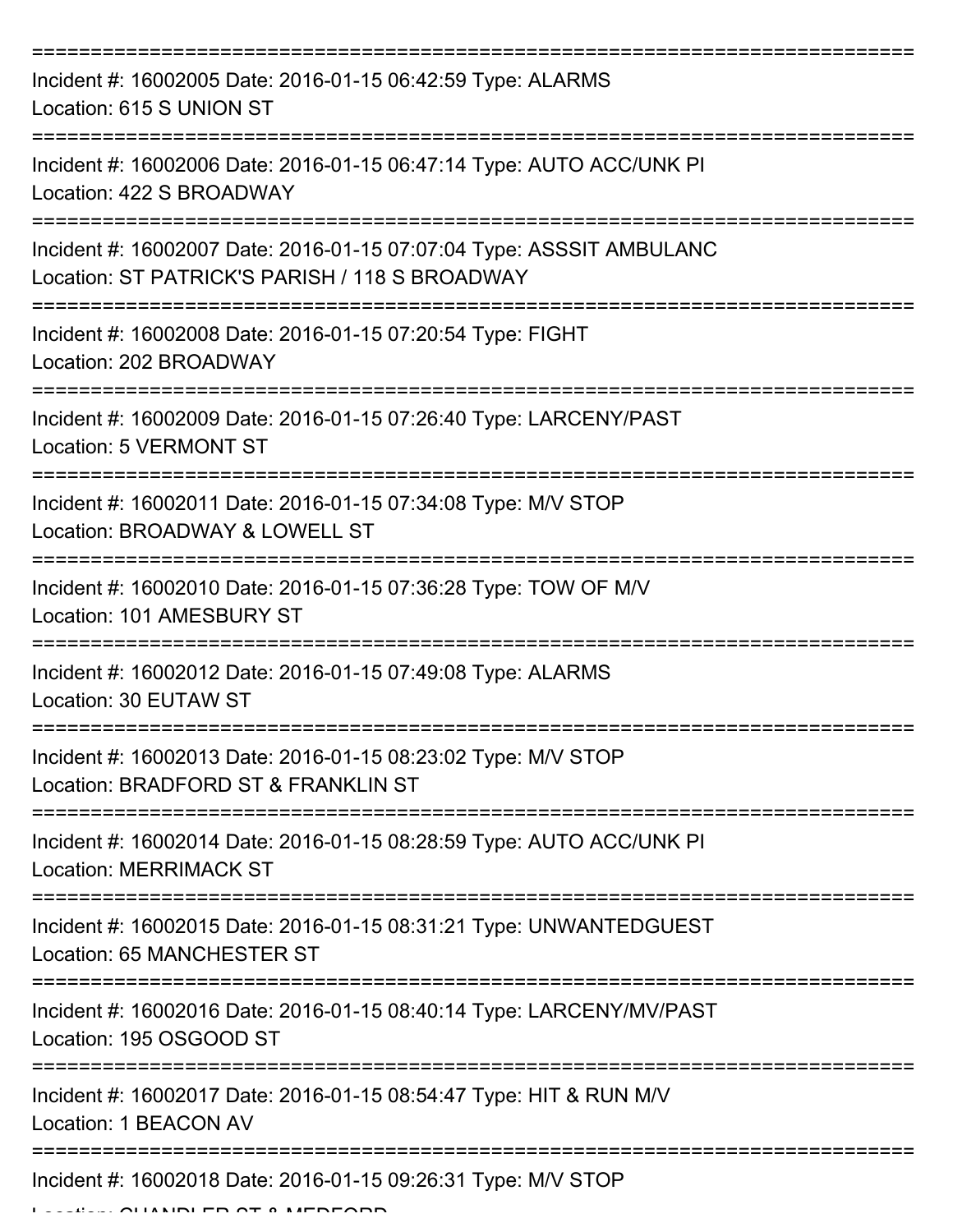| Incident #: 16002023 Date: 2016-01-15 09:37:05 Type: FRAUD<br>Location: 220 S BROADWAY                                                |
|---------------------------------------------------------------------------------------------------------------------------------------|
| Incident #: 16002020 Date: 2016-01-15 09:42:54 Type: NOTIFICATION<br>Location: 133 BROOKFIELD ST                                      |
| Incident #: 16002019 Date: 2016-01-15 09:42:57 Type: INVESTIGATION<br>Location: 71 BROOK ST                                           |
| Incident #: 16002021 Date: 2016-01-15 09:43:26 Type: PARK & WALK<br>Location: BROADWAY & CONCORD ST                                   |
| Incident #: 16002022 Date: 2016-01-15 09:46:13 Type: SUS PERS/MV<br>Location: LAWRENCE POLICE DEPARTMENT / 90 LOWELL ST               |
| Incident #: 16002024 Date: 2016-01-15 10:01:34 Type: KEEP PEACE<br>Location: 96 ABBOTT ST FL 1ST                                      |
| Incident #: 16002025 Date: 2016-01-15 10:09:55 Type: 209A/SERVE<br>Location: 16 BELMONT ST                                            |
| Incident #: 16002026 Date: 2016-01-15 10:18:11 Type: 209A/SERVE<br>Location: 239 JACKSON ST                                           |
| Incident #: 16002028 Date: 2016-01-15 10:18:45 Type: TOW OF M/V<br>Location: 1 GENERAL ST                                             |
| Incident #: 16002027 Date: 2016-01-15 10:19:41 Type: INVESTIGATION<br>Location: 132 SPRINGFIELD ST                                    |
| Incident #: 16002029 Date: 2016-01-15 10:26:18 Type: INVESTIGATION<br>Location: 17 SALEM ST<br>====================================== |
| Incident #: 16002030 Date: 2016-01-15 10:29:40 Type: SERVE 209A<br>Location: 27 SUMMER ST                                             |
| Incident #: 16002031 Date: 2016-01-15 10:39:01 Type: SERVE 209A<br>Location: 45 BROADWAY                                              |
| Incident #: 16002032 Date: 2016-01-15 10:39:42 Type: PARK & WALK                                                                      |

Location: BRADFORD ST & BROADWAY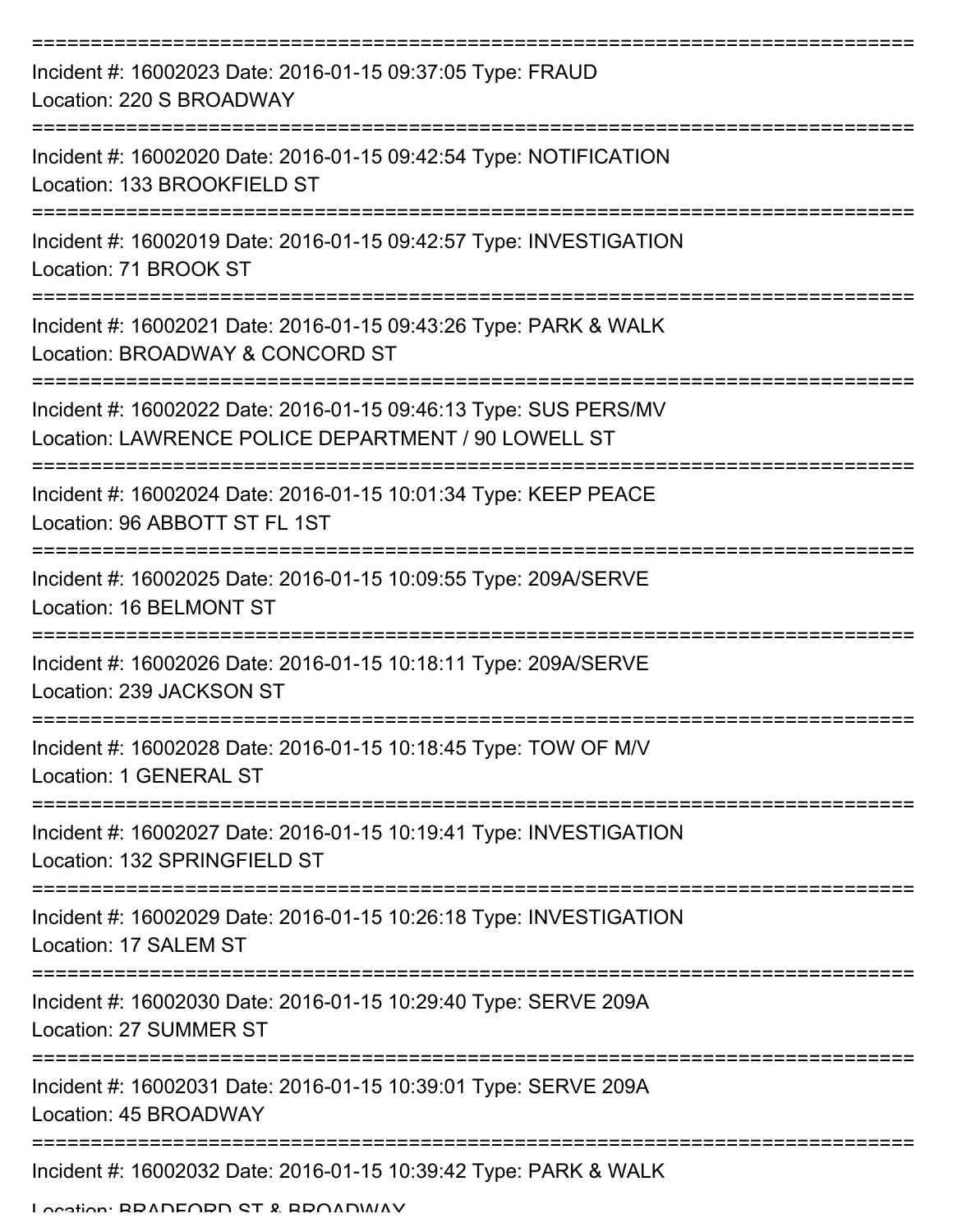| Incident #: 16002033 Date: 2016-01-15 10:45:17 Type: INVESTIGATION<br>Location: 4 MONTGOMERY ST           |
|-----------------------------------------------------------------------------------------------------------|
| Incident #: 16002034 Date: 2016-01-15 10:46:52 Type: M/V STOP<br>Location: CAMBRIDGE ST & WINTHROP AV     |
| Incident #: 16002035 Date: 2016-01-15 10:50:04 Type: AUTO ACC/PI<br>Location: CENTRE ST & SPRUCE ST       |
| Incident #: 16002036 Date: 2016-01-15 10:50:08 Type: 209A/SERVE<br>Location: 383 HAVERHILL ST             |
| Incident #: 16002037 Date: 2016-01-15 10:54:01 Type: INVESTIGATION<br>Location: 231 JACKSON ST            |
| Incident #: 16002039 Date: 2016-01-15 10:54:42 Type: GENERAL SERV<br>Location: 67 FERRY ST                |
| Incident #: 16002038 Date: 2016-01-15 10:56:06 Type: ANIMAL COMPL<br><b>Location: 83 ARLINGTON ST</b>     |
| Incident #: 16002040 Date: 2016-01-15 11:00:49 Type: IDENTITY THEFT<br>Location: 2 E HAVERHILL ST #2 FL 2 |
| Incident #: 16002041 Date: 2016-01-15 11:04:38 Type: SERVE 209A<br>Location: 143 MYRTLE ST                |
| Incident #: 16002042 Date: 2016-01-15 11:08:50 Type: M/V STOP<br>Location: 170 EVERETT ST                 |
| Incident #: 16002043 Date: 2016-01-15 11:09:31 Type: M/V STOP<br>Location: BOXFORD ST & OSGOOD ST         |
| Incident #: 16002044 Date: 2016-01-15 11:11:35 Type: 209A/SERVE<br>Location: 83 DORCHESTER ST             |
| Incident #: 16002045 Date: 2016-01-15 11:12:42 Type: M/V STOP<br>Location: 170 EVERETT ST                 |
| Incident #: 16002046 Date: 2016-01-15 11:17:02 Type: MEDIC SUPPORT<br>Location: MARKET ST & S UNION ST    |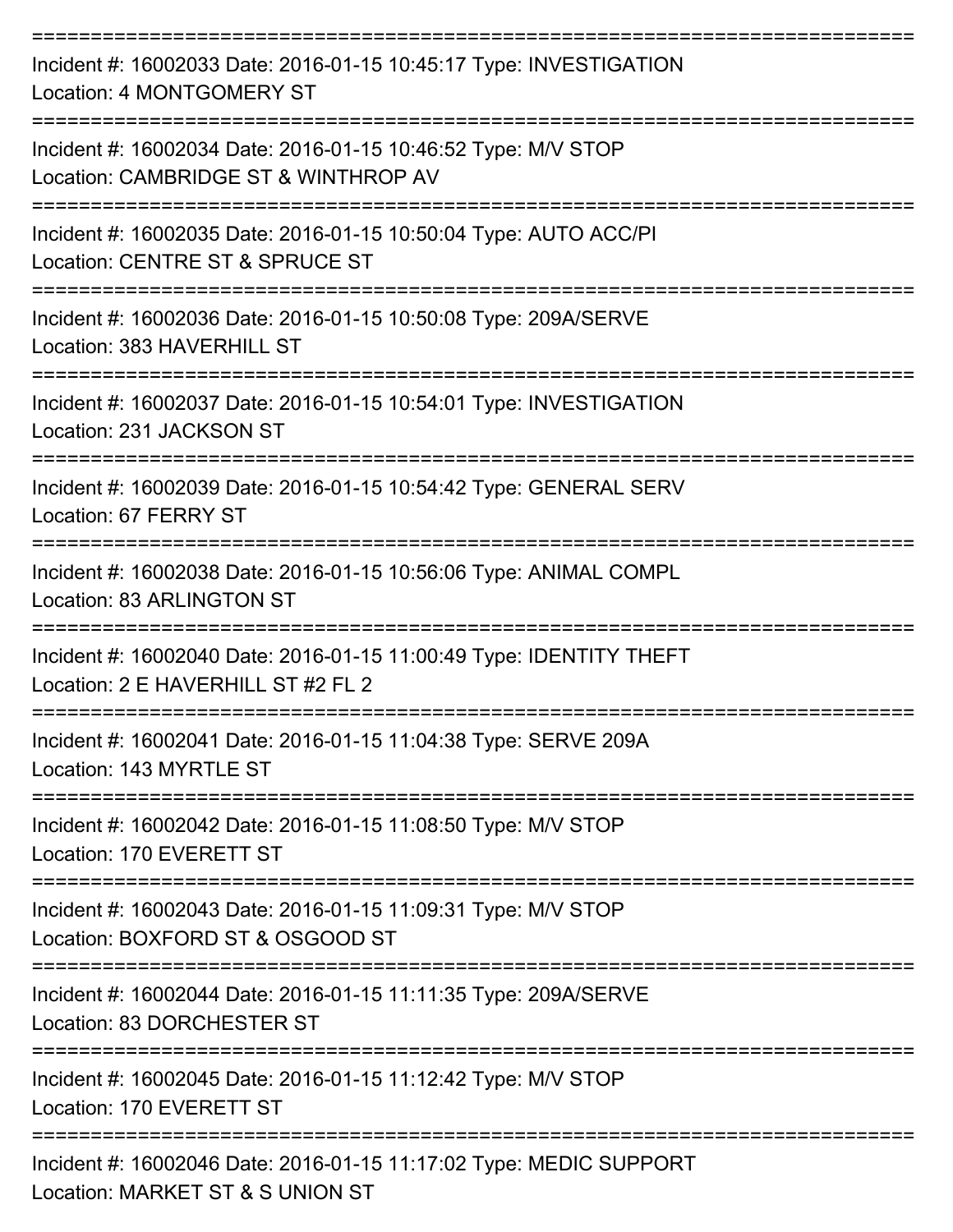| Incident #: 16002047 Date: 2016-01-15 11:18:46 Type: M/V STOP<br>Location: S UNION ST & WINTHROP AV                              |
|----------------------------------------------------------------------------------------------------------------------------------|
| Incident #: 16002048 Date: 2016-01-15 11:19:44 Type: ALARM/BURG<br>Location: RIVERWALK OFFICE HEALTH SERVICES / 280 MERRIMACK ST |
| Incident #: 16002049 Date: 2016-01-15 11:27:17 Type: M/V STOP<br>Location: 70 CENTRE ST                                          |
| Incident #: 16002050 Date: 2016-01-15 11:27:26 Type: TOW OF M/V<br>Location: 1 GENERAL ST                                        |
| Incident #: 16002051 Date: 2016-01-15 11:43:49 Type: FRAUD<br>Location: 14 CEDAR ST                                              |
| Incident #: 16002052 Date: 2016-01-15 12:04:02 Type: M/V STOP<br>Location: 55 GARFIELD ST                                        |
| Incident #: 16002053 Date: 2016-01-15 12:11:34 Type: ALARM/BURG<br>Location: ST ANN'S HOME / 595 HAVERHILL ST                    |
| Incident #: 16002055 Date: 2016-01-15 12:14:08 Type: RECOV/STOL/MV<br>Location: 88 LEONARD AV                                    |
| Incident #: 16002054 Date: 2016-01-15 12:14:18 Type: B&E/PAST<br>Location: 243 BRUCE ST                                          |
| Incident #: 16002056 Date: 2016-01-15 12:17:11 Type: M/V STOP<br>Location: S UNION ST & WINTHROP AV                              |
| Incident #: 16002057 Date: 2016-01-15 12:18:09 Type: M/V STOP<br>Location: GRAFTON ST & WINTHROP AV                              |
| Incident #: 16002058 Date: 2016-01-15 12:23:40 Type: M/V STOP<br>Location: 139 S UNION ST                                        |
| =============<br>Incident #: 16002059 Date: 2016-01-15 12:24:57 Type: TOW OF M/V<br><b>Location: 194 LAWRENCE ST</b>             |
| Incident #: 16002060 Date: 2016-01-15 12:32:49 Type: AUTO ACC/NO PI<br>Location: 206 S UNION ST                                  |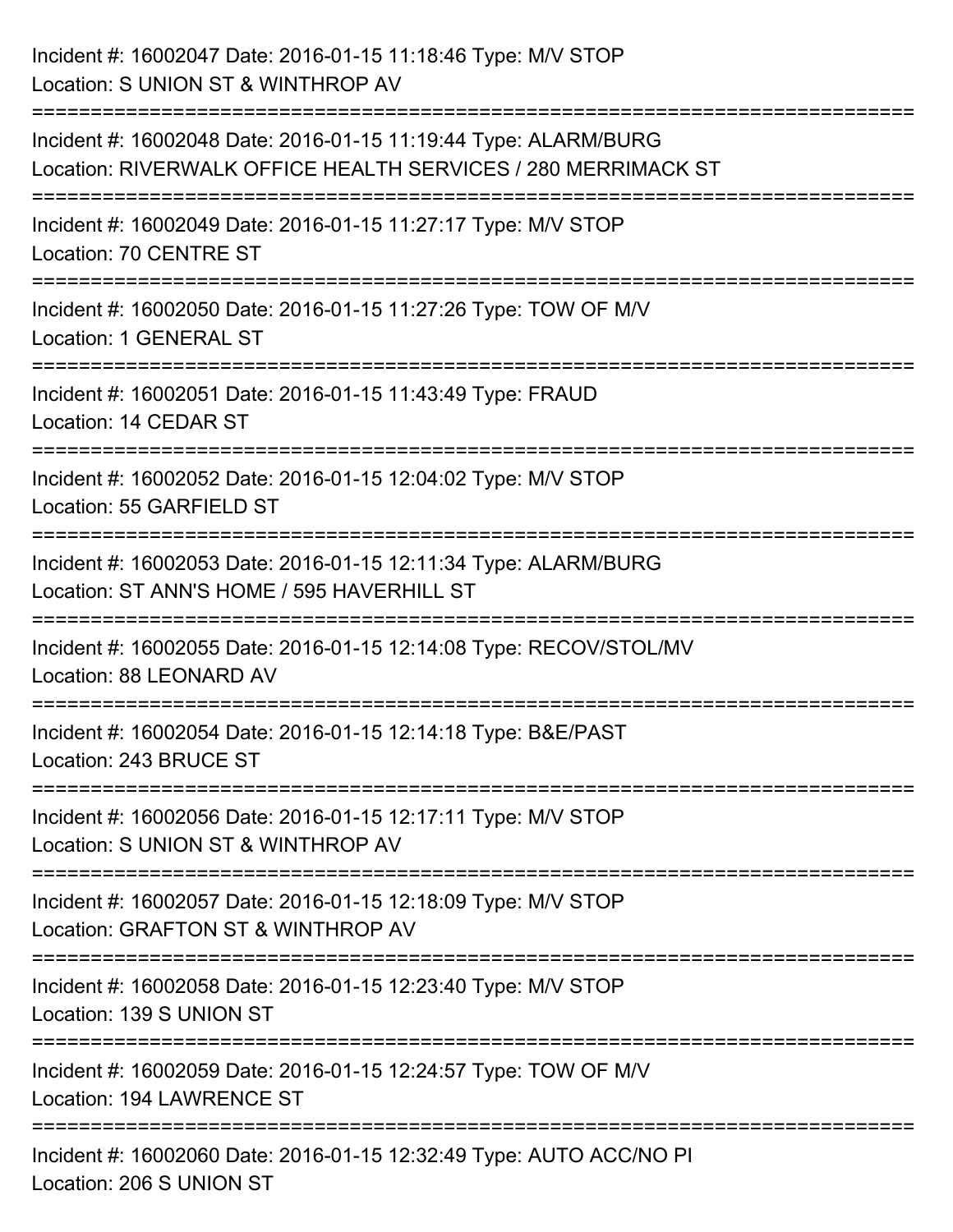| Incident #: 16002061 Date: 2016-01-15 12:33:34 Type: M/V STOP<br>Location: S UNION ST & WINTHROP AV                                       |
|-------------------------------------------------------------------------------------------------------------------------------------------|
| Incident #: 16002062 Date: 2016-01-15 12:35:25 Type: A&B PROG<br>Location: CARON'S PACKAGE STORE / 239 BROADWAY                           |
| Incident #: 16002063 Date: 2016-01-15 12:39:30 Type: TRESPASSING<br>Location: 144 S UNION ST                                              |
| Incident #: 16002064 Date: 2016-01-15 13:01:13 Type: NEIGHBOR PROB<br>Location: 81 CROSS ST #2                                            |
| Incident #: 16002066 Date: 2016-01-15 13:03:22 Type: 209A/SERVE<br>Location: 16 FARLEY ST                                                 |
| Incident #: 16002065 Date: 2016-01-15 13:04:38 Type: ASSSIT OTHER PD<br>Location: JACKSON ST & MONTGOMERY ST                              |
| Incident #: 16002067 Date: 2016-01-15 13:09:28 Type: ALARM/BURG<br>Location: 30 MT VERNON CIR                                             |
| Incident #: 16002069 Date: 2016-01-15 13:36:28 Type: ALARM/HOLD<br>Location: US MARSHALLS / 499 ESSEX ST                                  |
| Incident #: 16002068 Date: 2016-01-15 13:36:37 Type: INVESTIGATION<br>Location: 87 E HAVERHILL ST                                         |
| Incident #: 16002070 Date: 2016-01-15 13:37:16 Type: INVESTIGATION<br>Location: 95 E HAVERHILL ST<br>==================================== |
| Incident #: 16002071 Date: 2016-01-15 13:58:32 Type: M/V STOP<br>Location: BROADWAY & LOWELL ST                                           |
| Incident #: 16002072 Date: 2016-01-15 14:05:42 Type: DISTURBANCE<br>Location: 308 WATER ST                                                |
| Incident #: 16002073 Date: 2016-01-15 14:13:28 Type: RECOV/STOL/MV<br>Location: 183 CRAWFORD ST                                           |
| Incident #: 16002074 Date: 2016-01-15 14:16:21 Type: TOW OF M/V<br><b>Location: SHAWSHEEN RD</b>                                          |

===========================================================================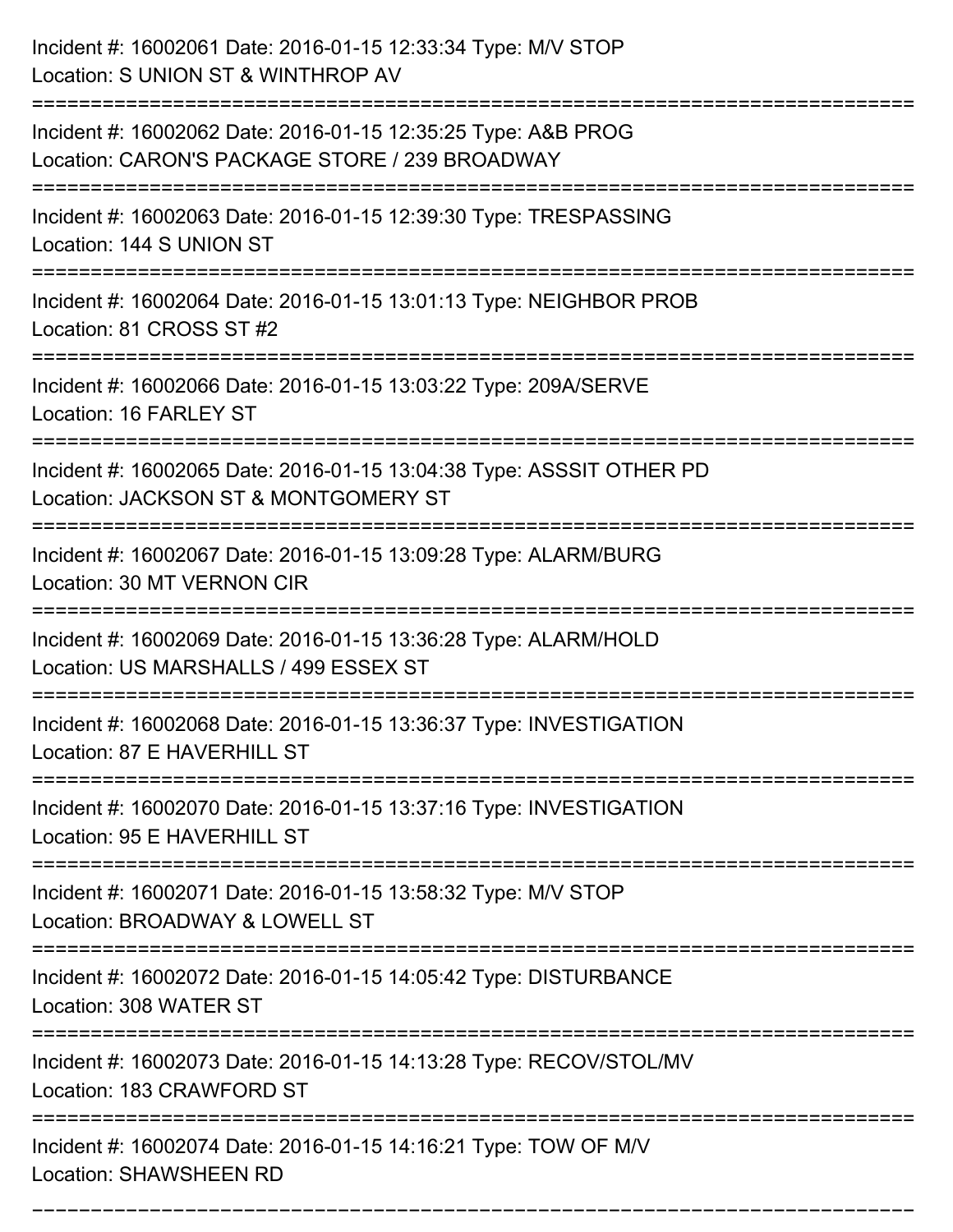| Incident #: 16002076 Date: 2016-01-15 14:19:24 Type: GEN OFFENCES<br>Location: BROADWAY & WATER ST                                             |
|------------------------------------------------------------------------------------------------------------------------------------------------|
| Incident #: 16002075 Date: 2016-01-15 14:27:40 Type: INVESTIGATION<br>Location: 2 APPLETON ST                                                  |
| Incident #: 16002077 Date: 2016-01-15 14:36:48 Type: MAL DAMAGE<br>Location: 40 CYPRESS AV                                                     |
| Incident #: 16002078 Date: 2016-01-15 14:53:17 Type: MAL DAMAGE<br>Location: 170 MAY ST                                                        |
| Incident #: 16002079 Date: 2016-01-15 15:08:55 Type: SUS PERS/MV<br>Location: MECHANIC ST & UNION ST<br>:===================================== |
| Incident #: 16002080 Date: 2016-01-15 15:11:08 Type: SUS PERS/MV<br>Location: 190 BROADWAY                                                     |
| Incident #: 16002081 Date: 2016-01-15 15:21:39 Type: ALARM/BURG<br>Location: JACOME RESD / 4 SALEM ST                                          |
| Incident #: 16002082 Date: 2016-01-15 15:23:47 Type: SUICIDE ATTEMPT<br>Location: 240 E HAVERHILL ST FL 2NDFL                                  |
| Incident #: 16002083 Date: 2016-01-15 15:25:59 Type: FIGHT<br>Location: BRADFORD ST & FRANKLIN ST                                              |
| Incident #: 16002084 Date: 2016-01-15 15:34:34 Type: HARASSMENT<br>Location: BOSTON MARKET / 435 WINTHROP AV                                   |
| Incident #: 16002086 Date: 2016-01-15 15:58:39 Type: NOISE ORD<br>Location: 197 PROSPECT ST                                                    |
| Incident #: 16002085 Date: 2016-01-15 15:59:01 Type: M/V STOP<br>Location: BUNKERHILL ST & PARK ST                                             |
| Incident #: 16002087 Date: 2016-01-15 16:03:40 Type: FRAUD<br>Location: 599 ANDOVER ST                                                         |
| Incident #: 16002091 Date: 2016-01-15 16:16:17 Type: THREATS<br>Location: 31 FAIRMONT ST #1                                                    |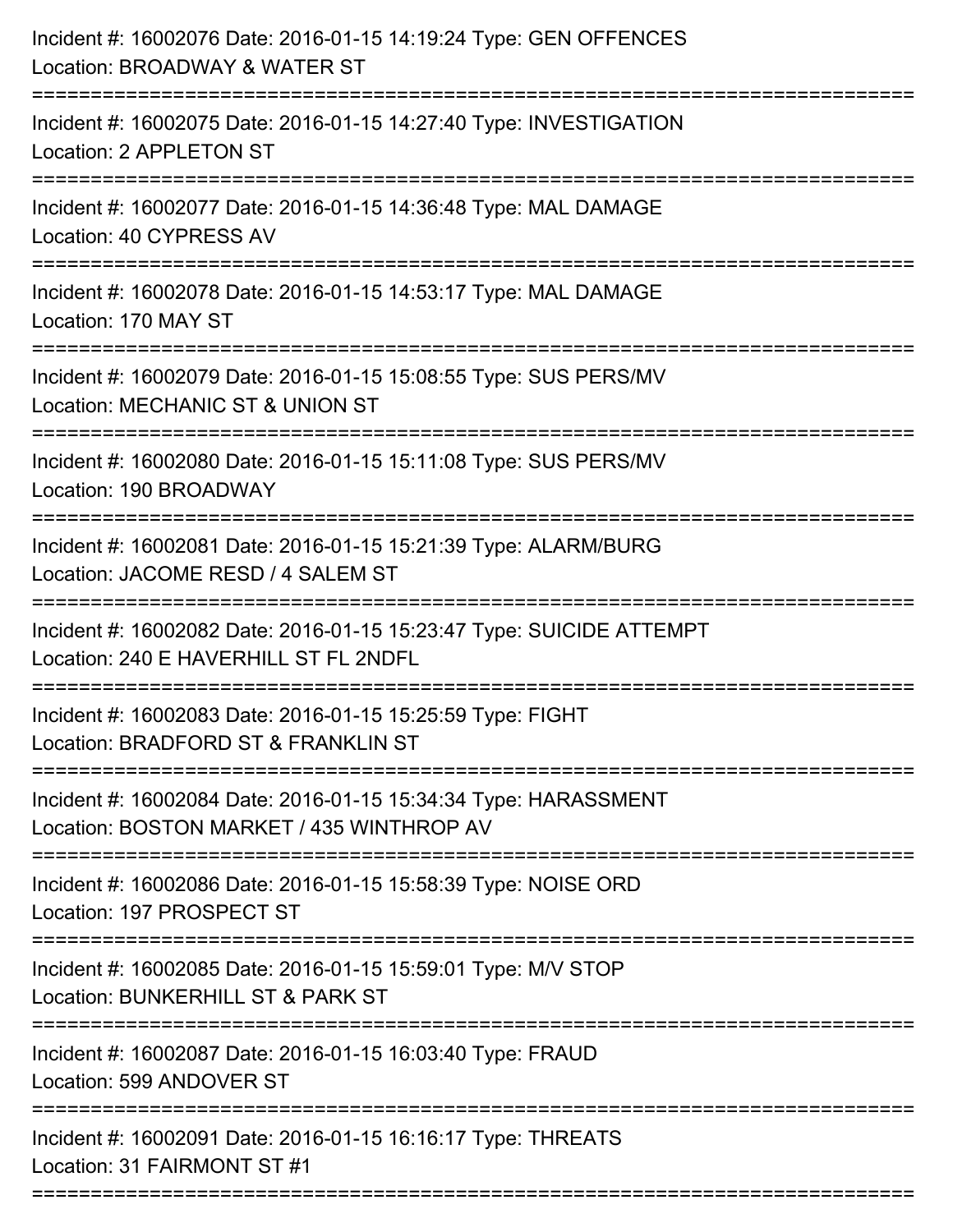Location: 97 MARBLE AV

| Incident #: 16002089 Date: 2016-01-15 16:19:27 Type: SHOPLIFTING<br>Location: MARSHALLS / 73 WINTHROP AV                   |
|----------------------------------------------------------------------------------------------------------------------------|
| Incident #: 16002090 Date: 2016-01-15 16:23:49 Type: AUTO ACC/NO PI<br>Location: GRAFTON ST & WINTHROP AV                  |
| Incident #: 16002092 Date: 2016-01-15 16:33:00 Type: DISTURBANCE<br>Location: GREATER LAWRENCE FAMILY HEALTH / 150 PARK ST |
| Incident #: 16002093 Date: 2016-01-15 16:34:46 Type: CK WELL BEING<br>Location: 19 SARGENT ST #2                           |
| Incident #: 16002095 Date: 2016-01-15 17:07:17 Type: 209A/SERVE<br>Location: 63 WARWICK ST #3                              |
| Incident #: 16002094 Date: 2016-01-15 17:08:38 Type: ALARM/BURG<br>Location: 65 MERRIMACK ST                               |
| Incident #: 16002096 Date: 2016-01-15 17:12:51 Type: LIC PLATE STO<br>Location: 1 BROADWAY                                 |
| Incident #: 16002097 Date: 2016-01-15 17:17:57 Type: AUTO ACC/UNK PI<br>Location: 150 PARK ST                              |
| Incident #: 16002098 Date: 2016-01-15 17:18:46 Type: M/V STOP<br>Location: HAMPSHIRE ST & LOWELL ST                        |
| Incident #: 16002099 Date: 2016-01-15 17:19:02 Type: M/V STOP<br>Location: HAMPSHIRE ST & LOWELL ST                        |
| Incident #: 16002100 Date: 2016-01-15 17:23:01 Type: UNWANTEDGUEST<br>Location: 19 WINTER ST                               |
| Incident #: 16002101 Date: 2016-01-15 17:38:31 Type: GUN CALL<br>Location: 276 FARNHAM ST FL 3                             |
| Incident #: 16002102 Date: 2016-01-15 17:47:34 Type: RECOV/STOL/MV<br>Location: 57 DURANT ST                               |
|                                                                                                                            |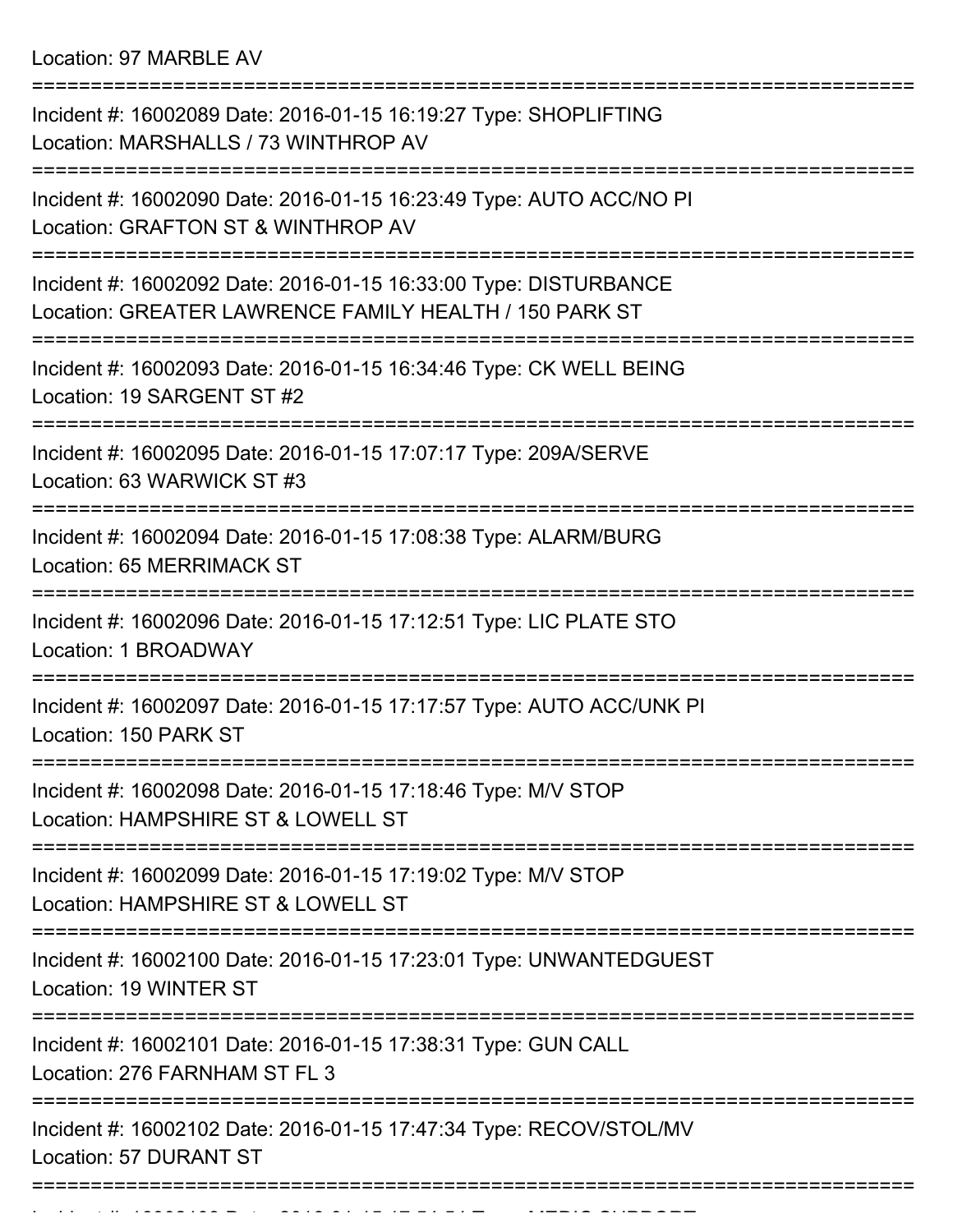Location: 214 ARLINGTON ST #1

| Incident #: 16002104 Date: 2016-01-15 18:03:16 Type: M/V STOP<br>Location: FRANKLIN ST & METHUEN ST        |
|------------------------------------------------------------------------------------------------------------|
| Incident #: 16002105 Date: 2016-01-15 18:06:21 Type: M/V STOP<br>Location: AMES ST & BUTLER ST             |
| Incident #: 16002106 Date: 2016-01-15 18:19:52 Type: GUN CALL<br>Location: ERVING AV & MYRTLE CT           |
| Incident #: 16002107 Date: 2016-01-15 18:32:55 Type: CK WELL BEING<br>Location: BURGER KING / 187 BROADWAY |
| Incident #: 16002108 Date: 2016-01-15 18:34:12 Type: UNWANTEDGUEST<br>Location: YMCA / 40 LAWRENCE ST      |
| Incident #: 16002109 Date: 2016-01-15 18:41:45 Type: MAL DAMAGE<br>Location: 2 MUSEUM SQ                   |
| Incident #: 16002110 Date: 2016-01-15 19:29:16 Type: UNWANTEDGUEST<br>Location: 19 WINTER ST               |
| Incident #: 16002111 Date: 2016-01-15 20:02:21 Type: ALARM/BURG<br>Location: 105 JACKSON ST                |
| Incident #: 16002112 Date: 2016-01-15 20:12:39 Type: NOTIFICATION<br>Location: 604 HAVERHILL ST            |
| Incident #: 16002113 Date: 2016-01-15 20:13:46 Type: ALARM/BURG<br>Location: 73 PROSPECT ST                |
| Incident #: 16002114 Date: 2016-01-15 20:15:05 Type: SUS PERS/MV<br>Location: CORNISH ST & KNOX ST         |
| Incident #: 16002115 Date: 2016-01-15 20:17:25 Type: M/V STOP<br>Location: AMESBURY ST & COMMON ST         |
| Incident #: 16002116 Date: 2016-01-15 20:23:37 Type: TRESPASSING<br>Location: 38 CAMELLA TEOLI WY          |
|                                                                                                            |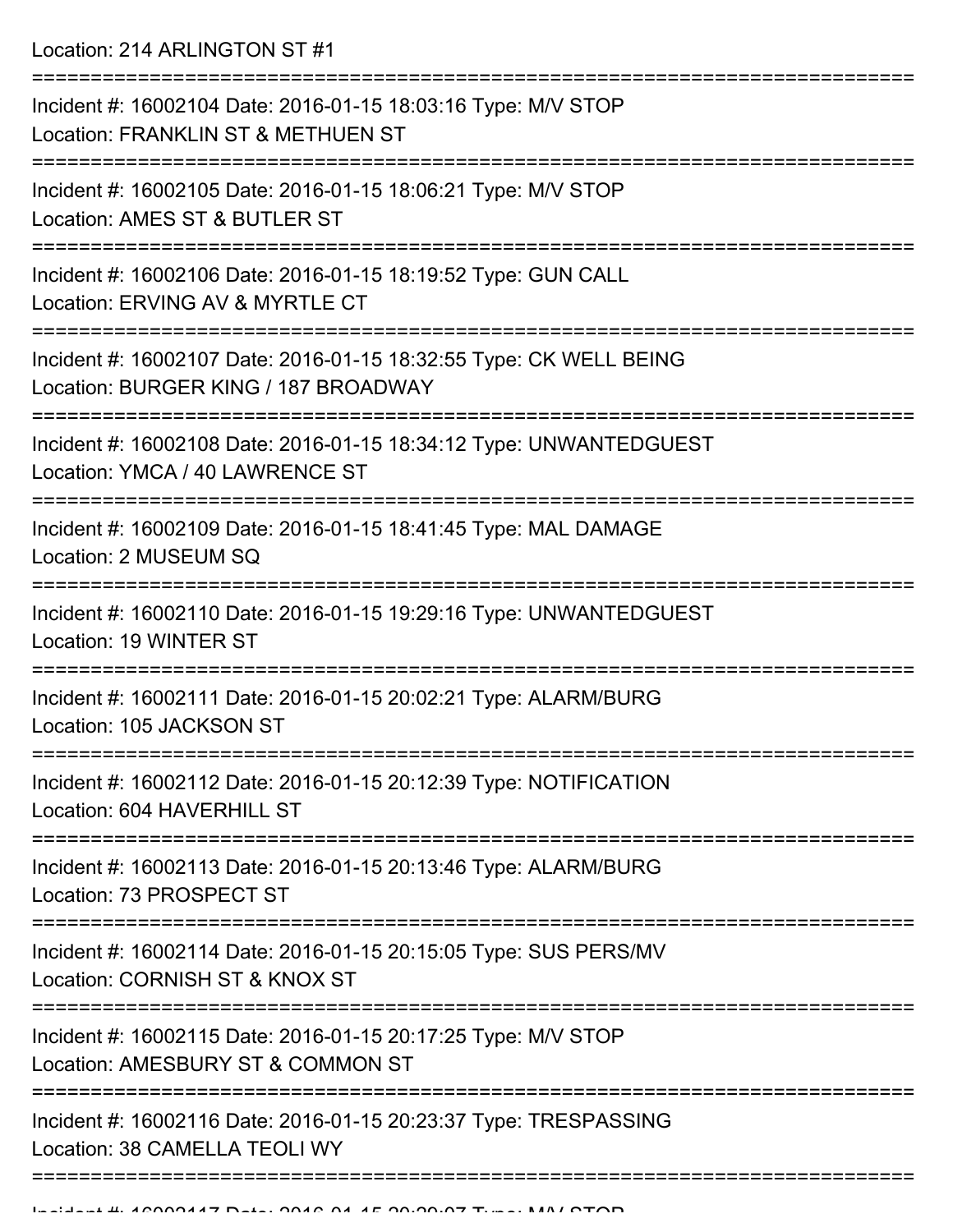| Location: AMESBURY ST & HAVERHILL ST                                                                                     |
|--------------------------------------------------------------------------------------------------------------------------|
| Incident #: 16002118 Date: 2016-01-15 20:31:06 Type: MV/BLOCKING<br><b>Location: HAMPTON ST</b>                          |
| Incident #: 16002119 Date: 2016-01-15 20:32:17 Type: DISABLED MV<br>Location: 30 HAMPTON ST                              |
| Incident #: 16002120 Date: 2016-01-15 20:34:07 Type: INVEST CONT<br>Location: 132 BROOKFIELD ST<br>:==================== |
| Incident #: 16002121 Date: 2016-01-15 20:54:14 Type: ALARM/BURG<br>Location: 333 ESSEX ST                                |
| Incident #: 16002122 Date: 2016-01-15 21:05:14 Type: FIGHT<br>Location: 70 N PARISH RD                                   |
| Incident #: 16002123 Date: 2016-01-15 21:14:50 Type: NEIGHBOR PROB<br>Location: 211 E HAVERHILL ST                       |
| Incident #: 16002124 Date: 2016-01-15 21:18:59 Type: M/V STOP<br>Location: BERKELEY ST & FERN ST                         |
| Incident #: 16002125 Date: 2016-01-15 21:20:46 Type: M/V STOP<br>Location: AMESBURY ST & ESSEX ST                        |
| Incident #: 16002126 Date: 2016-01-15 21:24:17 Type: M/V STOP<br>Location: MARKET ST & PARKER ST                         |
| Incident #: 16002127 Date: 2016-01-15 21:41:38 Type: NOISE ORD<br>Location: 26 STEINER ST                                |
| Incident #: 16002128 Date: 2016-01-15 21:47:36 Type: M/V STOP<br>Location: MARKET ST & PARKER ST                         |
| Incident #: 16002129 Date: 2016-01-15 22:36:29 Type: M/V STOP<br>Location: FERN ST & TRENTON ST                          |
| Incident #: 16002130 Date: 2016-01-15 22:43:39 Type: AUTO ACC/NO PI<br>Location: 200 BRUCE ST                            |
| Incident #: 16002131 Date: 2016-01-15 23:04:52 Type: ALARM/BURG                                                          |